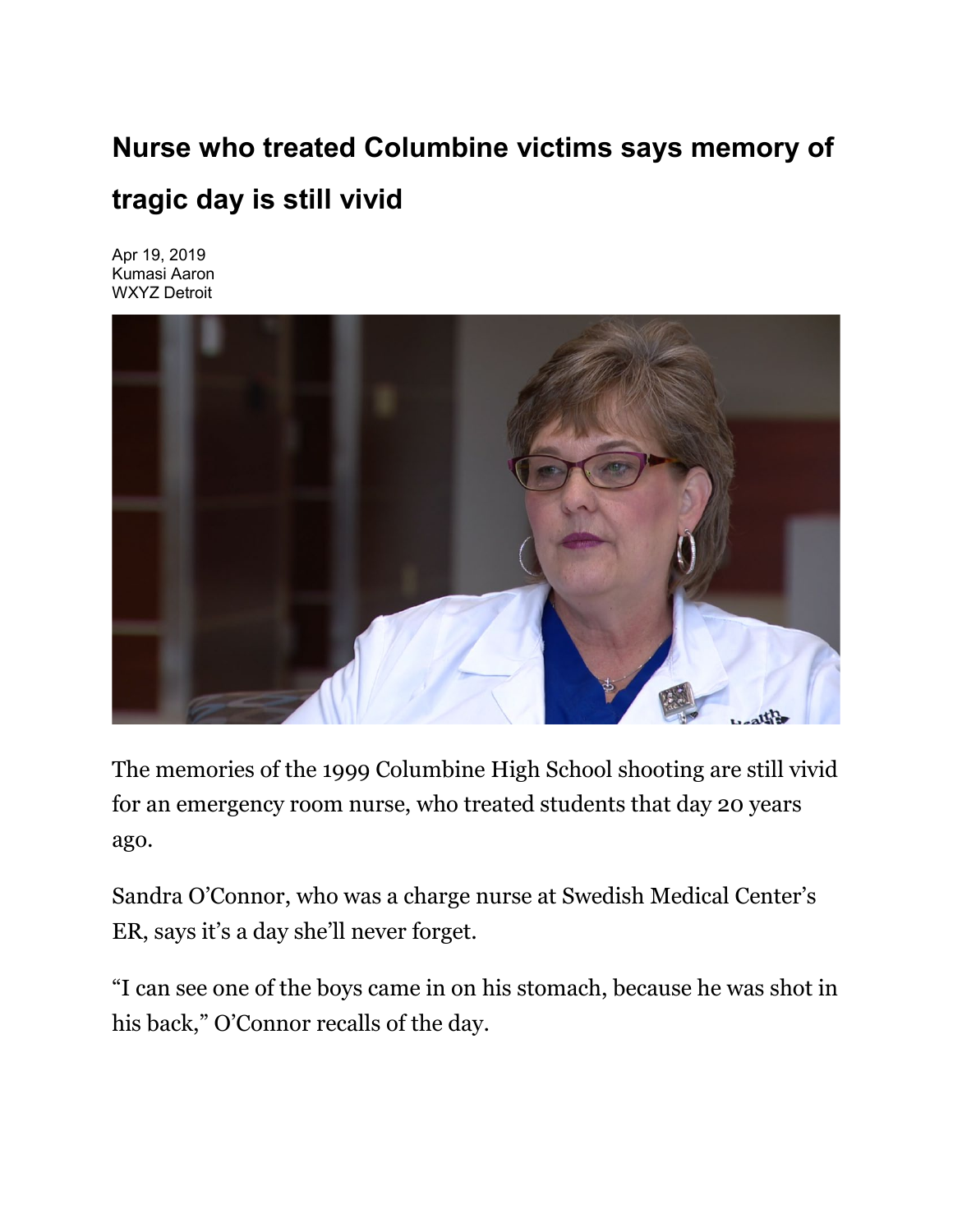She also recalls seeing a female, who had nine gunshot wounds to the chest.

Four Columbine High School students were rushed to Swedish Medical Center following the shooting.

"Taking care of the patients was what we knew how to do and what we were comfortable doing," O'Connor says. "All the other stuff that came with it and the people and the phone calls and the media and, I mean, that was that was what was so foreign to us."

In the last two decades, the hospital has added a new command center, radio system, and conducted countless trainings to make sure communication is streamlined and everyone is as prepared as possible for tragedy, like school shootings.

The most recent training, a mock mass casualty event, lasted three days.

Today, hospitals nationwide conduct drills regularly with assistance from local fire and police departments.

Hospital staffers, who were on the frontlines of the Pulse nightclub shooting and the Las Vegas concert shooting, warn other hospitals to train as if you're next.

"It pushed our limits. It pushed us," O'Connor says. "I know that it did that here and it certainly showed us where we were weak and what we could do better."

Some of the things the hospital improved was ensuring there was enough resources and the ability to scale up for possibly hundreds more patients,